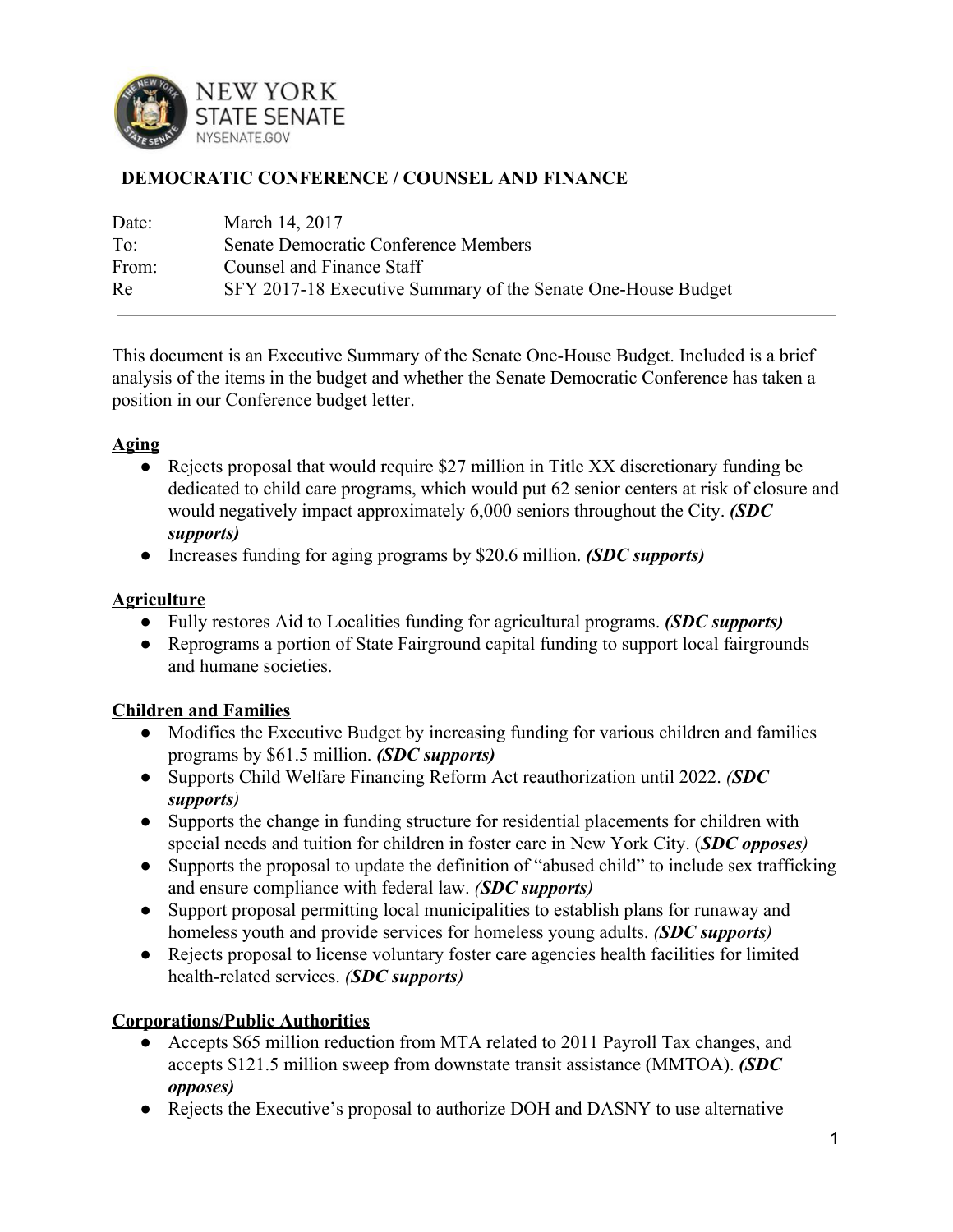procurement to fund laboratory consolidation, including Wadsworth Laboratories.

● Repeals the broad "transportation purpose" definition enacted in 2016 Budget that expanded MTA powers over local zoning rights, and repeals the Design and Construction Corporation enacted in 2016 Budget. *(SDC supports)*

#### **Cultural Affairs, Parks and Tourism**

- Rejects the \$120 million capital appropriation for State Park system infrastructure upgrades. *(SDC supports full Parks funding)*
- Rejects the \$200 million capital appropriation for the Empire State Trail. *(SDC opposes)*
- Accepts the Executive's \$42.5 million appropriation for the NYS Council on the Arts. *(SDC supports)*

# **Economic Development**

- Rejects the following Economic Development appropriations:
	- o Advertising of economic development (\$69.5 million).
	- o Life Sciences Laboratory Public Health Initiative (\$150 million).
	- o Rejects the Cultural, Arts and Public Spaces Development Fund (\$10 million).
	- o Rejects the Regional Economic Development Council Initiative (\$150 million).
	- o Rejects the Orlando LGBT Terrorist Attack Memorial (\$1 million).
	- o Rejects the Strategic Projects Program (\$207.5 million).
- Rejects Executive's proposal to extend the MWBE program for an additional year. This program is set to expire on December 31, 2017. *(SDC opposes)*
- Concurs with the following Executive initiatives:
	- o Concurs with and restores \$1.3 million for the Centers of Excellence (additional \$127,667 to each center for a total of \$1 million each).
	- o \$635,000 for the Minority and Women-Owned Business Development and Lending Program. *(SDC supports adding \$10 million)*
	- o \$1.5 million for the Federal Community Development Financial Institutions Program. *(SDC supports providing \$50 million)*
	- o \$1.8 million for the Entrepreneurial Assistance Program. *(SDC supports providing \$2 million)*
	- o \$3.4 million for the Urban and Community Development Program. *(SDC supports providing \$25 million)*
	- o \$55 million for the NY SUNY 2020 Challenge Grant Program. *(SDC supports)*
	- o \$55 million for the NY CUNY 2020 Challenge Grant Program. *(SDC supports)*
	- o \$108 million for the Kingsbridge National Ice Center. *(SDC supports)*
	- o \$700 million for the Moynihan Station Project.
	- o \$400 million for the Buffalo Billion Squared. *(SDC supports)*
	- o \$300 million Life Sciences Initiative.
- Requires the Commissioner to prepare a final report on START-UP NY on the effectiveness of the program before April 1, 2018 instead of December 31, 2020.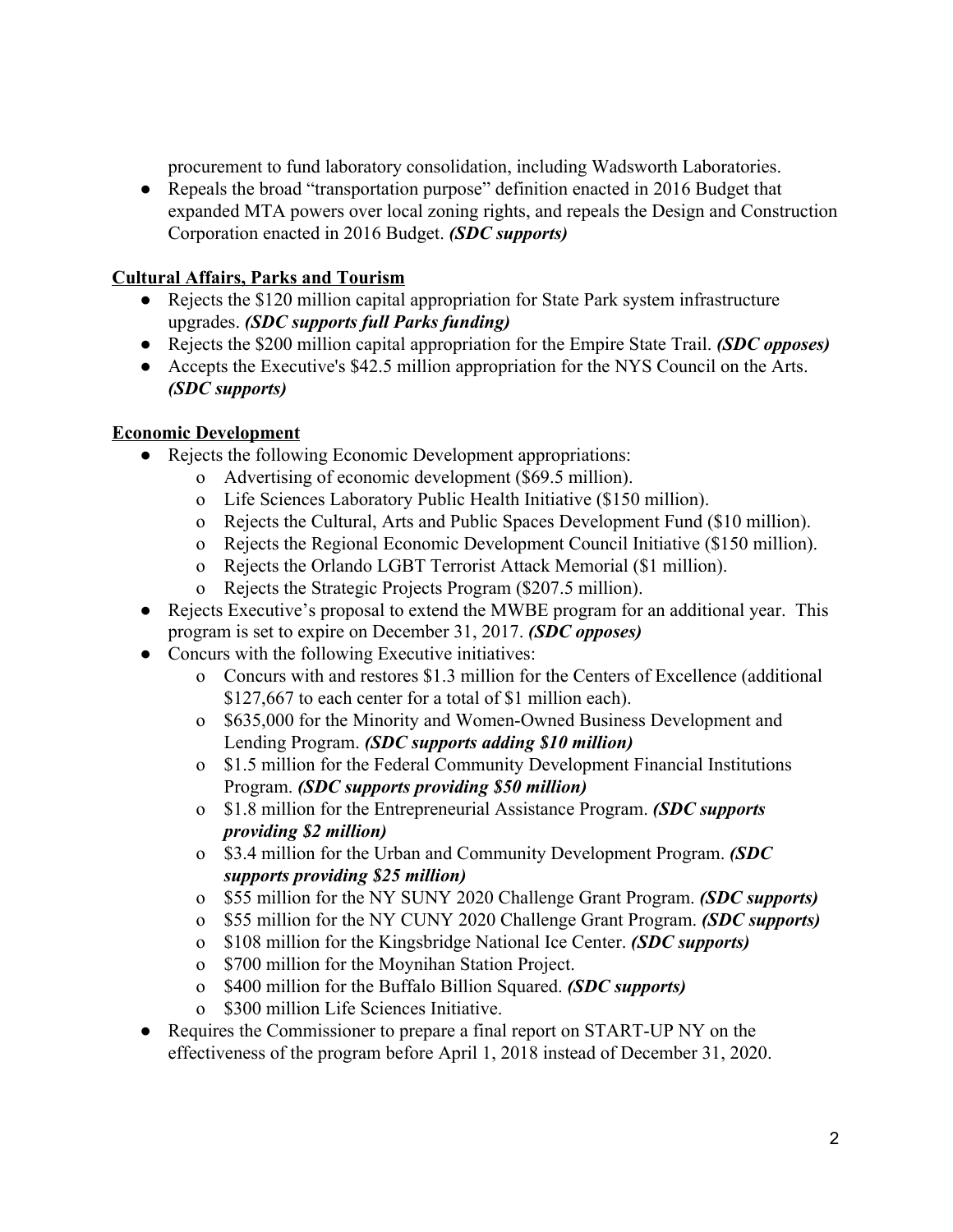# **Education**

- Rejects the Executive proposal to eliminate the Foundation Aid phase-in and instead provides a Foundation Aid increase for one year and allow the Commissioner to set the percentage of future increases. *(SDC position is full three-year phase-in)*
- Includes a five-year implementation process for the consolidation of all Universal Prekindergarten programs. All school districts would be held harmless from any loss of funding. *(SDC supports)*
- Eliminates the Foundation Aid set-aside for community schools. Community schools funding will now be included in the actual Foundation Aid formula. *(SDC opposes)*
- Eliminates \$35 million from the Empire After School program. *(SDC opposes)*
- Provides \$25 million for nonpublic school STEM programs.
- Provides \$7.7 million to reimburse privates schools for the costs associated with State School immunization program.
- Increases funding for the Schools for the Blind and Deaf by \$2.3 million. *(SDC supports)*
- Provides \$1 million for Independent Living Centers. *(SDC supports)*
- Restores \$8 million for Aid to public libraries. *(SDC supports)*
- Provides an additional \$15 million for library construction aid bringing total funding to \$29 million. *(SDC supports)*
- Rejects the Executive budget proposal to extend current provisions related to Mayoral Control for the New York City school district for three years. *(SDC opposes)*
- Accepts the Executive proposal to unfreeze charter school basic tuition.
- Accepts proposal to provide charter school transition aid to districts outside NYC.
- Modifies the Executive proposal to increase charter facilities aid by expanding the definition of total, actual rent to include lease payments, maintenance, costs of capital improvements, security, insurance, and taxes.
- Modifies Executive proposal to require co-located space accommodate certain grades levels in one building to require all of a charter's grades be educated in a single location.
- Removes the charter school cap and all regional restrictions, currently set at 460.
- Provide that charter schools that operate pre-kindergarten programs would not have to meet any contractual terms or conditions imposed by a non-charter entity.
- Require New York City to reimburse charters directly for costs related to employing "necessary support" personnel, such as nurses, security guards, custodians, food service workers, in the amount of ten percent of charter school basic tuition if staff is not provided by the district.
- Allows charters to be eligible for building aid.
- Allows nonpublic schools to be eligible for grants for reimbursement for the salaries of STEM teachers in grades three through twelve.
- Requires state police to develop risk assessment plans for nonpublic schools to recommend improvements for school safety, and allows for costs to be reimbursable
- Modifies the Executive proposal for Contracts for Excellence to provide that only the New York City school district would be required to submit a contract for the 2017-18 SY.
- Modifies the Executive proposal to authorize BOCES to enter into contracts to operate recovery two high schools by expanding the number of pilot programs to three, and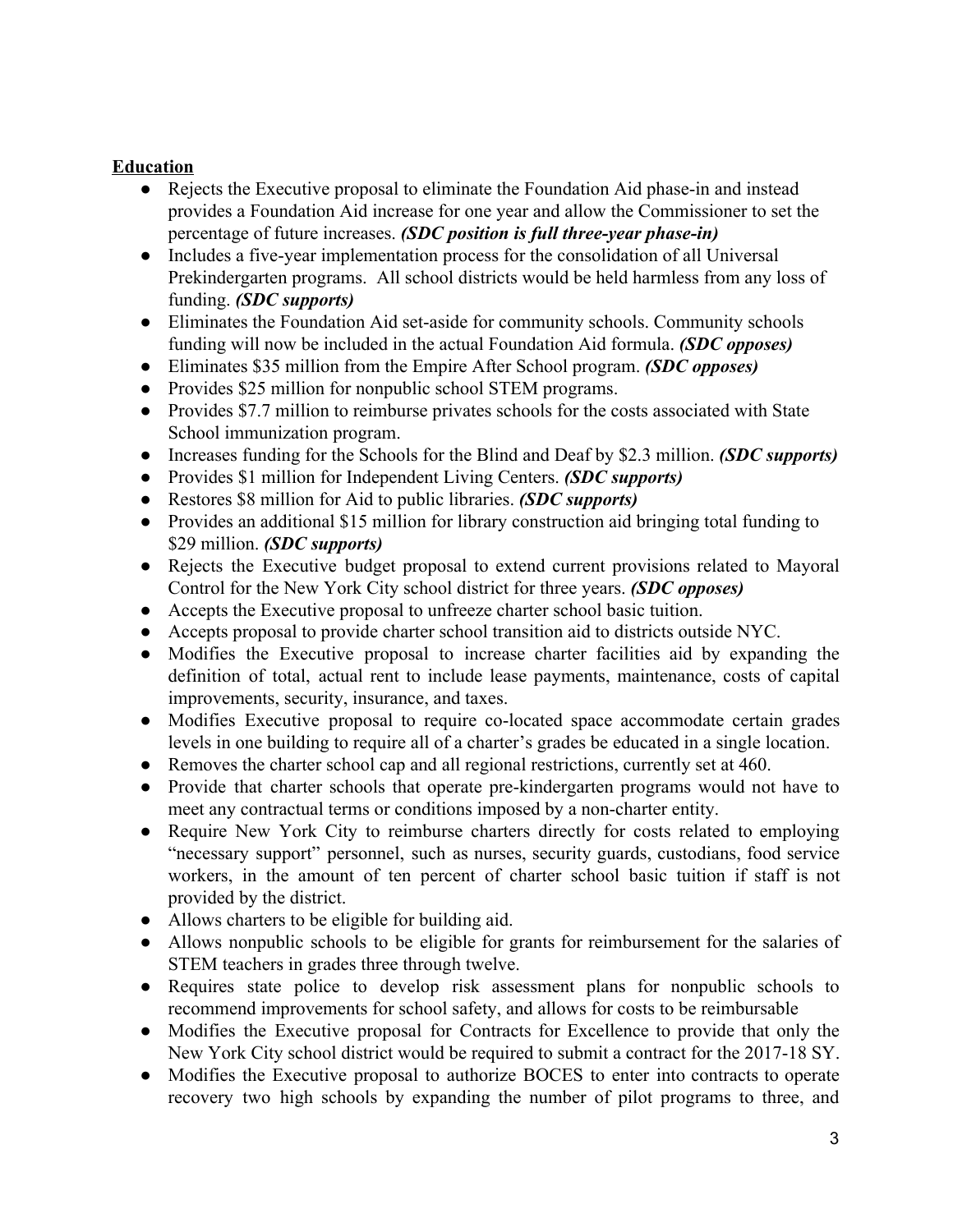requires that at least one be located in Long Island.

● Includes the Education Affordability Tax Credit.

#### **Energy & Telecommunications**

- Rejects Executive proposal authorizing utility and cable television assessments to provide funds to the Department of Health from cable television assessment revenues.
- Modifies the Executive proposal by limiting moneys received by the assessment to \$1.2 million instead of \$19.7 million. The Senate adds \$500,000 to the University of Rochester Laboratory for laser energetics for a total of \$1.2 million and omits everything else, including: \$1 million for the NYS Office of Climate Change in the Department of Environmental Conservation; funding for the NYSERDA Energy Research, Development and Demonstration Program, its Energy Policy and Planning Program; and \$150,000 for the Department of Agriculture and Markets' (AGM) Fuel NY program. (*SDC opposes*)

# **Environment**

- Modifies the Executive's proposed \$2 billion appropriation for clean water infrastructure, by providing an additional \$5 billion for the "Clean Water Bond Act of 2017," proposing a Drinking Water Quality Institute (S.3773/Hannon) and the Emerging Contamination Monitoring Act. *(SDC supports \$800 million in annual water quality funding)*
- Accepts a \$300 million Environmental Protection Fund making only minor modifications to emphasize agricultural programs. *(SDC supports \$300 Million EPF)*
- Sweeps \$108 million from RGGI (\$78 million to the general fund and \$30 million to a 2015 community benefit fund created to offset tax base impacts from power plant closures. *(SDC opposes RGGI sweeps)*
- Adds a new proposal extending the compliance and reporting deadlines for the Diesel Emissions Reduction Act until 2019 and 2020 respectively, and eliminating state contractors from the requirement. *(SDC opposes)*
- Rejects the Executive's proposal to require high-volume food waste generators to donate edible, unsold foods to local charities, and send inedible excess food waste to organics recyclers. *(SDC supports food waste diversion)*

# **Ethics & Campaign Finance Reform**

● Proposes no action on any of the proposals contained in the Executive's "Good Government and Ethics Reform" stand-alone Article VII bill.

# **Health**

- Eliminates \$71.66 million in funding for operations of the NYS Health Exchange.
- Accepts requiring a monthly premium of \$20 for the Essential Plan enrollees between 138-200% of the federal poverty level (FPL) and indexing future premium increases to the consumer price index. *(SDC opposes)*
- Rejects pharmaceutical price control proposals and instead adds language to limit increases to a certain percentage of total Medicaid funding, price gouging provisions, and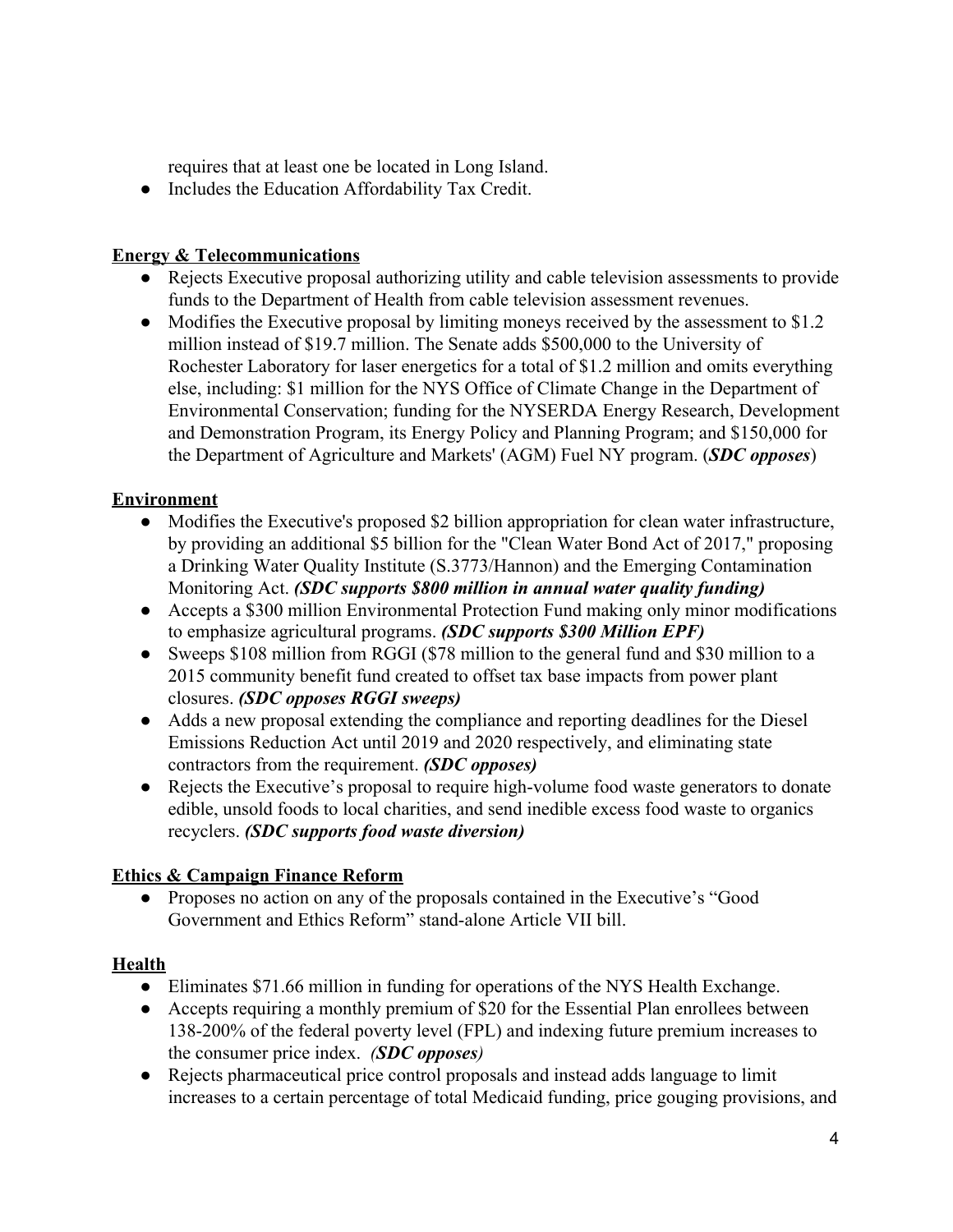the creation of a drug remittance program to study how the State utilizes current rebates from drug manufacturers.

- Modifies the Executive's \$500 million appropriation for capital project for essential health care providers to provide an additional \$300 million in capital funding for essential health care services. \$50 million of this funding would be directed to Montefiore Medical Center and the remaining \$750 million would require future legislative action to be distributed.
- Reject the Executive's proposal to consolidate 39 public health programs into four funding pools and restores \$24.6 million. *(SDC supports)*
- Rejects the reduction of New York City's funding for the general public health works program from 36% to 29% and restores \$11 million. *(SDC supports)*
- Accepts the Executive's proposal to reduce New York City's administrative Medicaid payment by \$50 million if New York City fails to increase Medicaid billing for school supportive health services by \$100 million. *(SDC opposes)*
- Modifies the water testing provisions to narrow the public drinking water systems that are required test for contaminants and requires the State to pay for all testing for systems that serve fewer than 10,000 people. In addition, the Senate One House budget rejects provisions that requires all private water supplies to be tested for contaminants as a condition of sale for residential property.
- Accepts the Executive's proposal to regulate "vapor products" as tobacco products and prohibits the use of the vapor products in certain indoor areas. *(SDC supports)*
- Supports deferment of human services cost of living adjustment (COLA). *(SDC opposes).*
- Inserts language calling for the establishment of multidisciplinary investigative teams for elder abuse and maltreatment. Identical to language found in S.2160 (Serino), which would create a program for multidisciplinary teams designed to investigate elder abuse. The Senate unanimously passed a previous version of this bill (S.6922) in 2016.
- Proposes the creation of a statewide central register of elder abuse and maltreatment, under the Office of Children and Family Services (OCFS). The Senate passed similar legislation (S.8033) in 2016.

# **Higher Education**

- Rejects the Excelsior Scholarship proposal to provide free-tuition to students attending SUNY and CUNY whose family AGI is equal to or less than \$125,000, and the DREAM Act from the Tuition Assistance Program. *(SDC opposes)*
- Increases funding for SUNY/ CUNY Community College childcare. (*SDC supports)*
- Supports the Executive Proposal's cuts of Opportunity Programs. (**SDC opposes)**
- Rejects language requiring CUNY Foundations to provide supplemental tuition support to CUNY Schools. *(SDC supports)*
- Supports the Executive's proposal to use the sale of the Hunter MFA building to supplement \$60 million in state operating support. *(SDC opposes)*
- Rejects the Executive proposal to prohibit students from using TAP awards at institutions where annual tuition and mandatory fee increases exceed the three-year average of the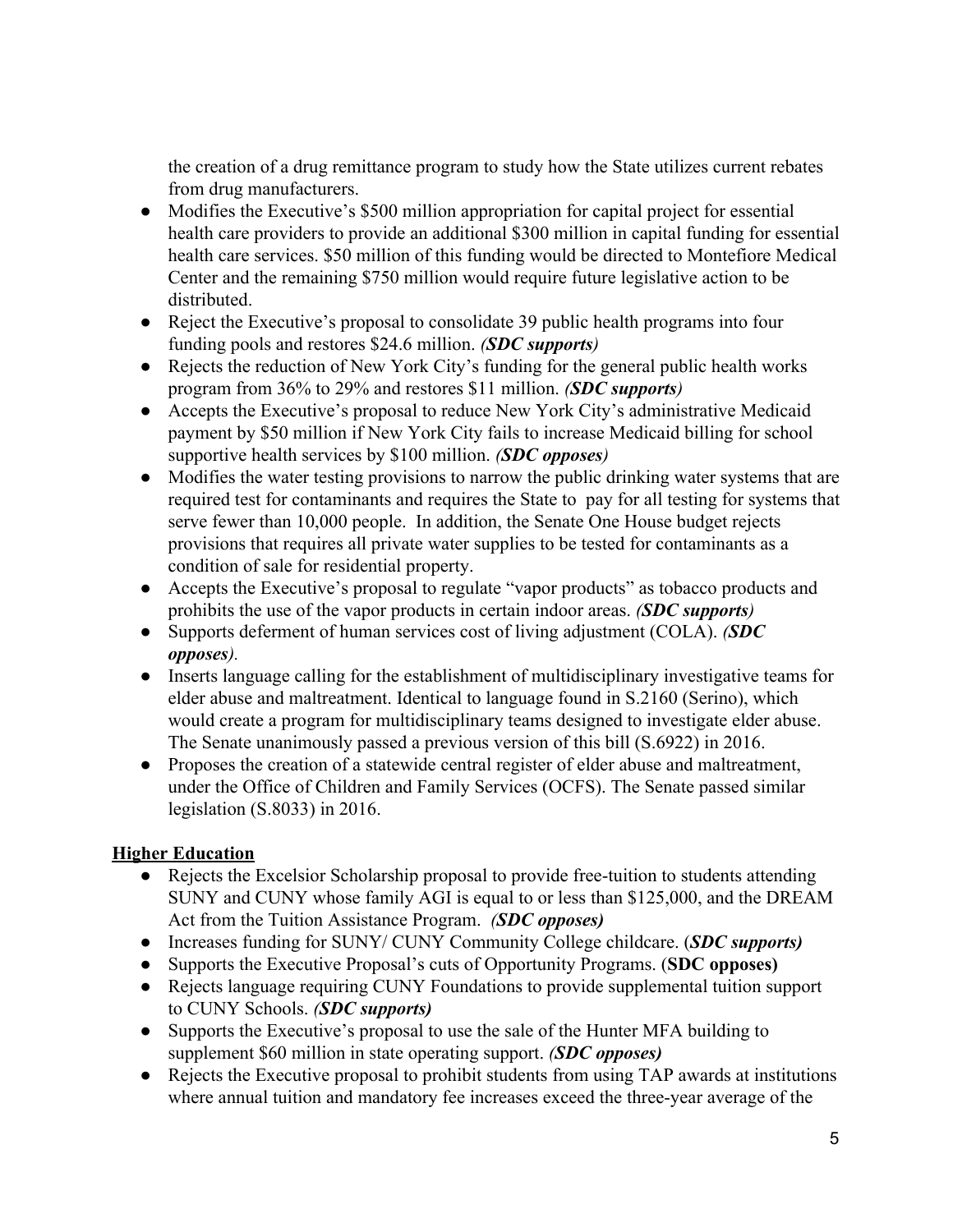higher education price index, or \$500, whichever is greater.

- Rejects the Executive proposal to allow SUNY and CUNY to increase tuition by more than \$250 annually over a five-year period.
- Rejects the Executive proposal to authorize 10% of annual funding from CUNY affiliated not-for-profit foundations to support students.
- Allows students who maintain a certain GPA, remain on track to graduate on-time, agree to live and work in NYS upon graduation, and sign a contract with HESC to have his/her scholarship converted to a loan to be eligible to receive Enhanced TAP awards. Income eligibility for Enhanced TAP awards would be phased-in over three years, allowing independent students with a family net taxable income up to \$100,000 to be eligible in 2017-18 AY, up to \$110,000 in 2018-19 AY, and \$125,000 in 2019-2020.
- Allows students attending SUNY community colleges beginning in 2017-18 AY to be eligible for part-time TAP awards, as long as students meet eligibility requirements.
- Allows students attending private institutions of higher education to be eligible for STEM Incentive Scholarship Program. *(SDC supports)*
- Requires SUNY and CUNY college presidents to report annually on room and board costs.
- Requires private universities and colleges to examine affordability initiatives with the goal of reducing student costs.
- Requires SUNY community college presidents to establish an internal committee to study the effectiveness of the current FTE funding formula
- Includes expanded Maintenance of Effort provisions for SUNY and CUNY to include the SUNY Centers and all mandatory costs. *(SDC supports)*
- Allows graduate students enrolled in a combined undergraduate/graduate program to receive graduate TAP.

# **Housing, Construction and Community Development**

- Provides the following MIF restorations:
	- o \$22.96 million for the Rural Rental Assistance program;
	- o \$33.3 million for the rehabilitation of Mitchell-Lama housing projects;
	- o \$9.979 million Neighborhood Preservation Program, with \$250,000 for the Neighborhood Preservation Coalition;
	- o \$4.739 million for the Rural Preservation Program, with \$250,000 for the Rural Preservation Coalition;
	- o \$36 million for the Rural and Urban Community Investment Fund Programs;
	- o \$21 million for the Low Income Housing Trust Fund Program;
	- o \$2 million for the Homes for Working Families program;
	- o \$6.522 million for the Supportive Housing Program, the Solutions to End Homelessness Program or the operational support for AIDS Housing Program;
	- o \$2 million for the Mobile and Manufactured Home Replacement Program, which provides grants of up to \$100,000 to lower-income households with up to 80% AMI, in order to replace dilapidated mobile or manufactured homes that are sited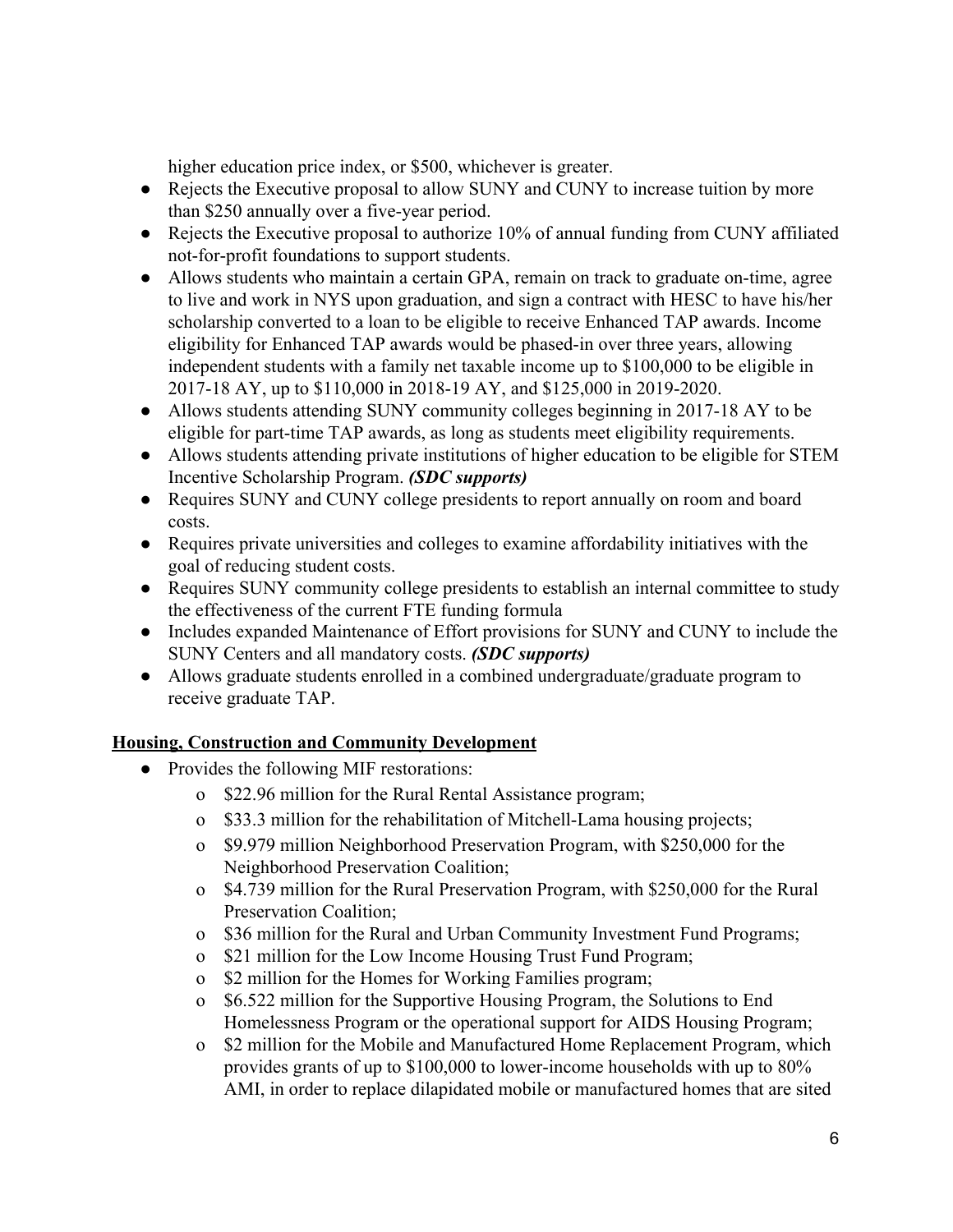on land owned by the homeowner with new manufactured, modular or site built homes; and

- o \$3 million for Nonprofit Community Land Trusts.
- Creates The Mobile and Manufactured Home Replacement Program.
- Creates NYS First Home Savings Program.
- Creates the Affordable Senior Housing and Services Program.
- Accepts and Amends the Affordable New York Housing Program (421a) as follows:
	- o Adds Urban Development Corporation Large Scale Projects as eligible planned projects to the 421a program. Projects would have to be part of a General Project Plan adopted by the NYS Urban Development Corporation and consist of at least 2,500 units, but would not have to be attached or in the same building. The development could be over several contiguous blocks. If the aggregate for each 1,500 units, rather than each multiple dwelling, meets the wage requirements, UDC Large Scale Projects would be eligible for the extended benefits.
	- o Raises the cap on Affordability Option D (Homeownership projects) assessed valuation cap from \$65,000 to \$85,000. Allows sale or transfer of the unit to relatives within 3 degrees to meet the 5 year primary residence requirement. Allows this option for projects with 4-80 units, a change from 6-35 units.
	- o Removes prohibition on other substantial assistance from Affordability Option E.
	- o Amends the Replacement Ratio: Instead of a 1-to-1 replacement ratio, there would be a 4-to-1 ratio so that for every 4 affordable units lost to demolition, only 1 new unit would be required for the new project.
	- o Adds that if any rent stabilized unit is \$2,700/ month, the unit shall be excluded from Rent Stabilization laws- essentially removing units from Rent Stabilization prior to vacancy.
- Removes language pertaining to the effective date of the Rent Act of 2015.
- Creates Condominium and cooperative tax class in NYC.
- Authorizes New York City Council Oversight of NYCHA.
- Directs Priority for D.V. victims for NYCHA units.
- Creates an Independent monitor for NYCHA.
- Adds middle income buildings to the Low Income Housing Tax Credit Program.
- Rejects Executive proposal to protect consumers with reverse mortgages. *(SDC opposes)*

#### **Labor and Workforce**

- Supports a modified Buy American provision applying to manufactured goods on public works or public buildings projects. *(SDC supports)*
- Rejects new wage theft remedies. *(SDC opposes)*
- Rejects creation of an Administrative Hearings Unit. *(SDC supports)*
- Rejects cuts to retiree healthcare. *(SDC supports)*
- Rejects the Urban Youth Tax Credit extension and expands the Minimum Wage Reimbursement to employees paid at or no more than 50 cents above minimum wage.
- Adds \$15 million to the Executive proposal to support programs such as AFL-CIO WDI, Cornell ILR, YouthBuild, Displaced Homemakers.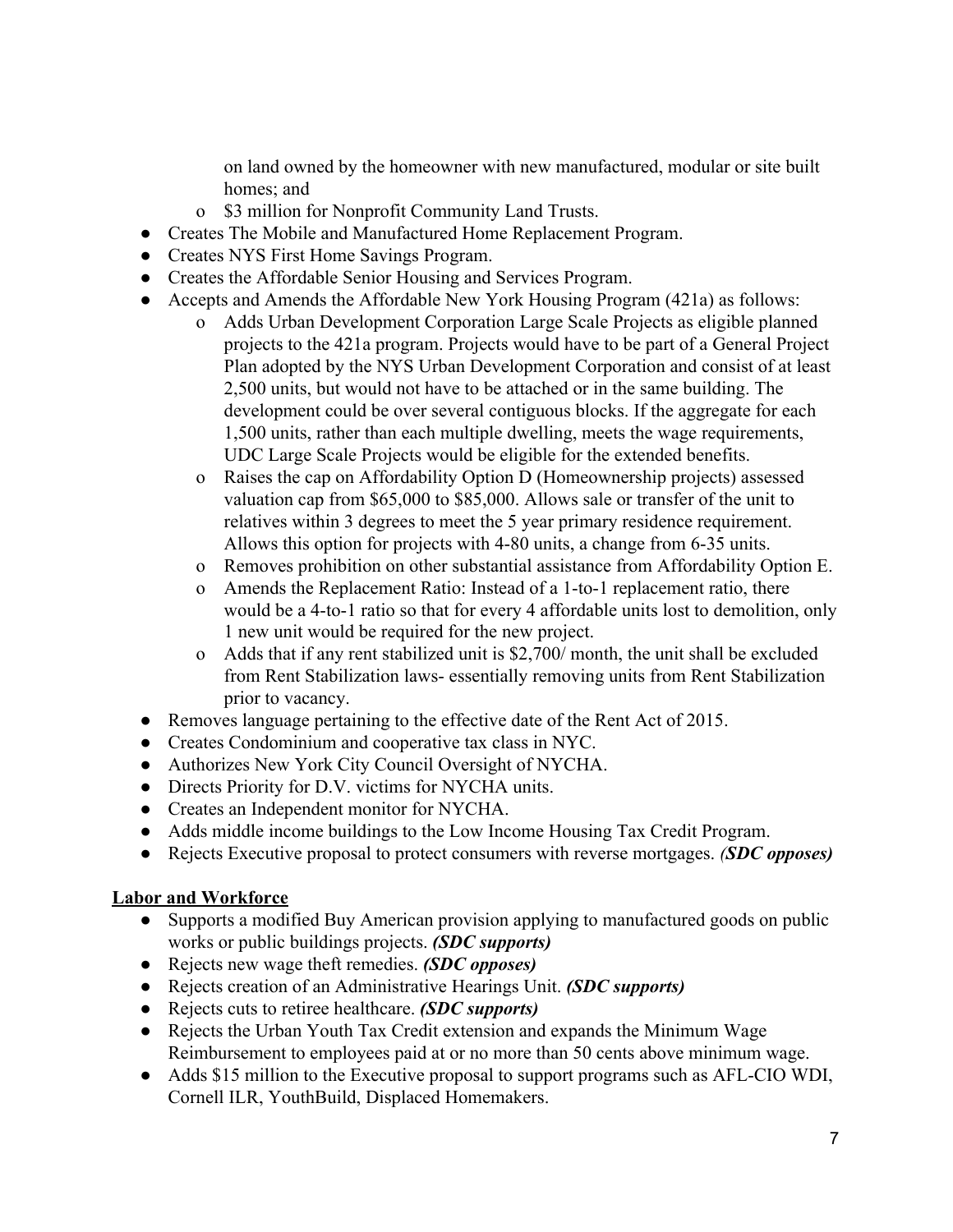#### **Local Government**

- Supports the conversion of the New York City Personal Income Tax (PIT) Rate Reduction Benefit to a New York State PIT Credit.
- Rejects Executive language capping the STAR Exemption at 17-18 level. *(SDC supports)*
- Rejects the Executive's proposal making the Income Verification Program mandatory. *(SDC supports)*
- Rejects the Executive's proposal to allow partial payment of real property taxes.
- Inserts language making small businesses eligible for the Basic STAR benefit.
- Repeals the STAR Credit created in 2016, and reopens the STAR Exemption Program to new homeowners. *(SDC supports)*
- Inserts new language providing for reimbursement of any penalty with interest due to any delayed receipt of a STAR Credit check.
- Rejects Executive language that subjects Base Level Grant funding to possible reductions if receipts are less than amount assumed in the 2017-18 Financial Plan. *(SDC supports)*
- Rejects Executive language making AIM Base Level Grant funding contingent on passing a 2017 Chapter Law creating the County-wide Shared Services Property Tax Savings Plans.
- Rejects Executive language subjecting reappropriations for awards under the Local Government Performance and Efficiency Program to possible reductions if receipts are less than the amount assumed in the 2017-18 Financial Plan. *(SDC supports)*
- Rejects Executive proposal for County-wide Shared Services Property Tax Savings Plans.
- Restores \$2 million in per capital aid to villages, as provided in 16-17 Enacted Budget.
- Adds \$3.9 million in Miscellaneous Financial Assistance.
- Eliminates sunset of piggy-backing provisions for federal contracts. *(SDC Supports)*
- Creates a comprehensive study on the reutilization of nuclear facilities.
- Appropriates money for local government entities to alleviate the financial burden of electric generating facility closures and lost revenue.
- Enhances STAR exemption eligibility by raising the income cap to \$50,000.
- Adds "small businesses" to property uses eligible for the STAR exemption.
- Rejects Executive proposal for lower, market rate interest rates on court judgments and accrued claims paid by the State and local governments.

# **Mental Health**

- Adds \$11.25 million for increased salaries to direct support workers. On a full annual basis, this represents a \$45 million increase. *(SDC proposed \$45 million increase)*
- Accepts the deferral of the Human Services COLA. *(SDC opposes)*
- Rejects jail-based restoration to competency program in local jails. *(SDC supports)*
- \$3.19 million increase for Joseph P. Dwyer Veteran Peer to Peer Program. *(SDC supports)*

#### **Public Protection**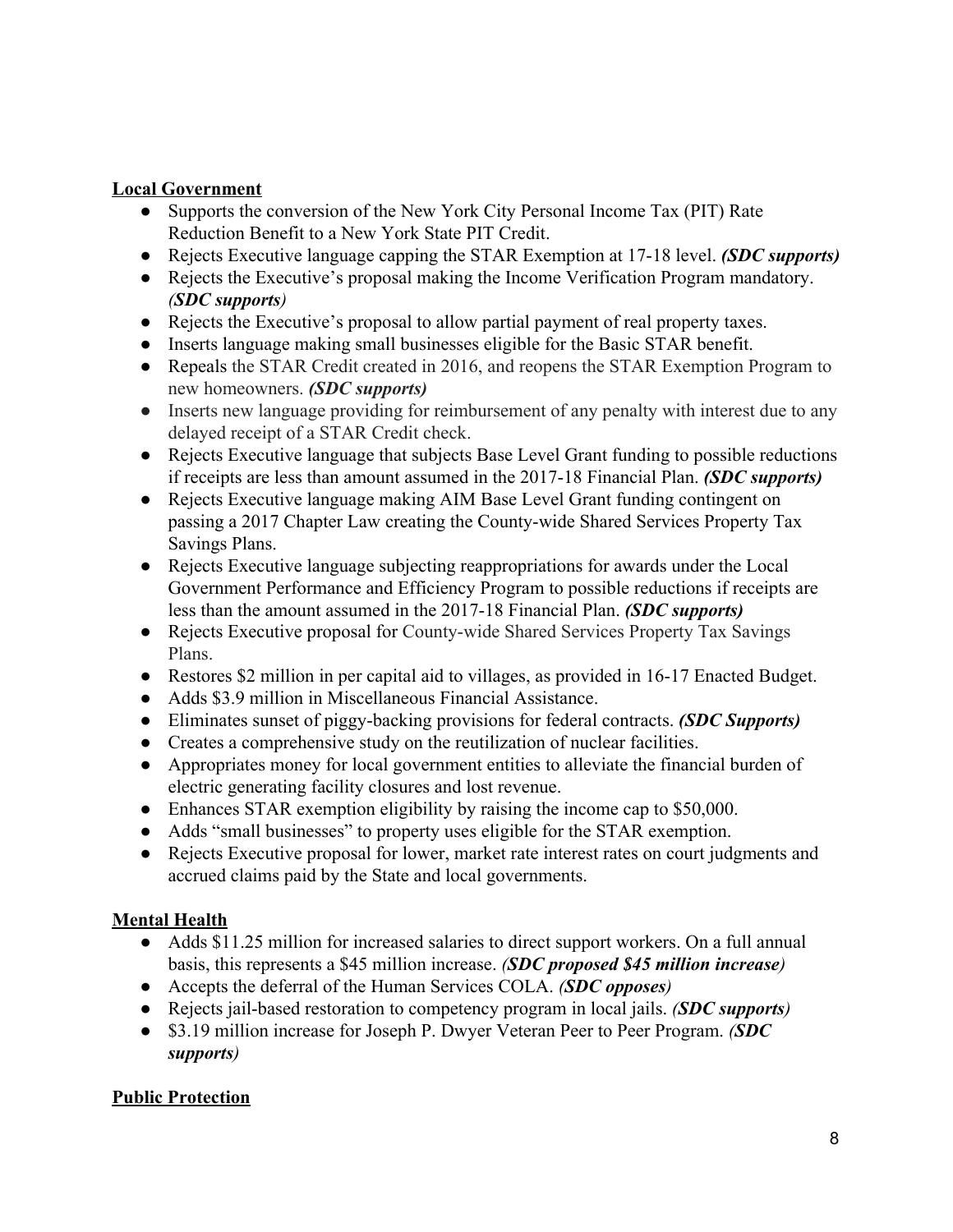- Restores \$4.83 million for the Office of Indigent Legal Services. *(SDC supports)*
- Deducts \$100 million from the Special Infrastructure Account and appropriate the remaining \$203 million for preventing and responding to acts of terror and for the purchase of bulletproof glass and windows for the NYPD and other law enforcement agencies.
- Adds \$16.73 million in restoring all cuts in the DCJS Aid to Localities programs that were in the Executive's Submission, including Westchester Policing at \$2.3 million.
- Increases the amount allocated to District Attorney Salaries by \$1.6 million.
- Keeps SNUG funding at \$4.8 million but lines out the Bronx (\$700,000), Richmond County (\$450,000), Onondaga County (\$400,000) and Kings County (\$250,000). *(SDC opposes)*
- Eliminates \$5.1 million for unspecified DCJS law enforcement programs and \$3 million in specific programs.
- Restores \$1.7 Million in various local programs in Veterans Affairs.
- Reduces the Office of Indigent Legal Services by \$4.83 million and removes language requiring the Director of the Budget's approval of the county by county plans.
- Does not address Raise the Age. *(SDC supports S.S.4157 (Montgomery) /A.4876 (Lentol))*
- Expands Identity Theft and related crimes further than the Governor's proposal.
- Allows for search warrants of electronic communications.
- Accepts with modifications the Governor's proposal for funding public defender services.
- Includes three recently-passed bills regarding graffiti and cemetery desecration.
- Includes provisions to criminalize "street gang activity" and allows for uniforms and dress codes in public schools to reduce gang activity.
- Modifies the Hate Crimes Task Force established in the Governor's proposal.
- Establishes a Youth Violence Prevention Task Force.
- Allows for video appearances in diversion courts and allows for electronic monitoring of diversion court defendants, and allows courts to review sealed case files when determining eligibility for diversion courts.
- Requires the translation of orders of protection.
- Rejects the decriminalization of marijuana and elimination of indeterminate sentences.
- Accepts the recording of interrogations and the admissibility of photo arrays and increased Victims' Services awards.

# **Racing, Gaming & Wagering**

- Modifies the Executive proposal to allow NYRA to return to private control.
- Modifies the VLT capital awards rate extender to allow Yonkers Raceway to take part in the program. Under current law, that facility is not eligible to participate. Moreover, the facility would not be capped at a maximum award of \$2.5 million like other facilities. Resorts World would have to invest a minimum capital investment of \$300 million and Yonkers Raceway \$180 million in order to be eligible.
- Adds a new proposal to create a statutory and regulatory framework for the State Gaming Commission ("the Commission") to license and implement Texas Hold'em' and Omaha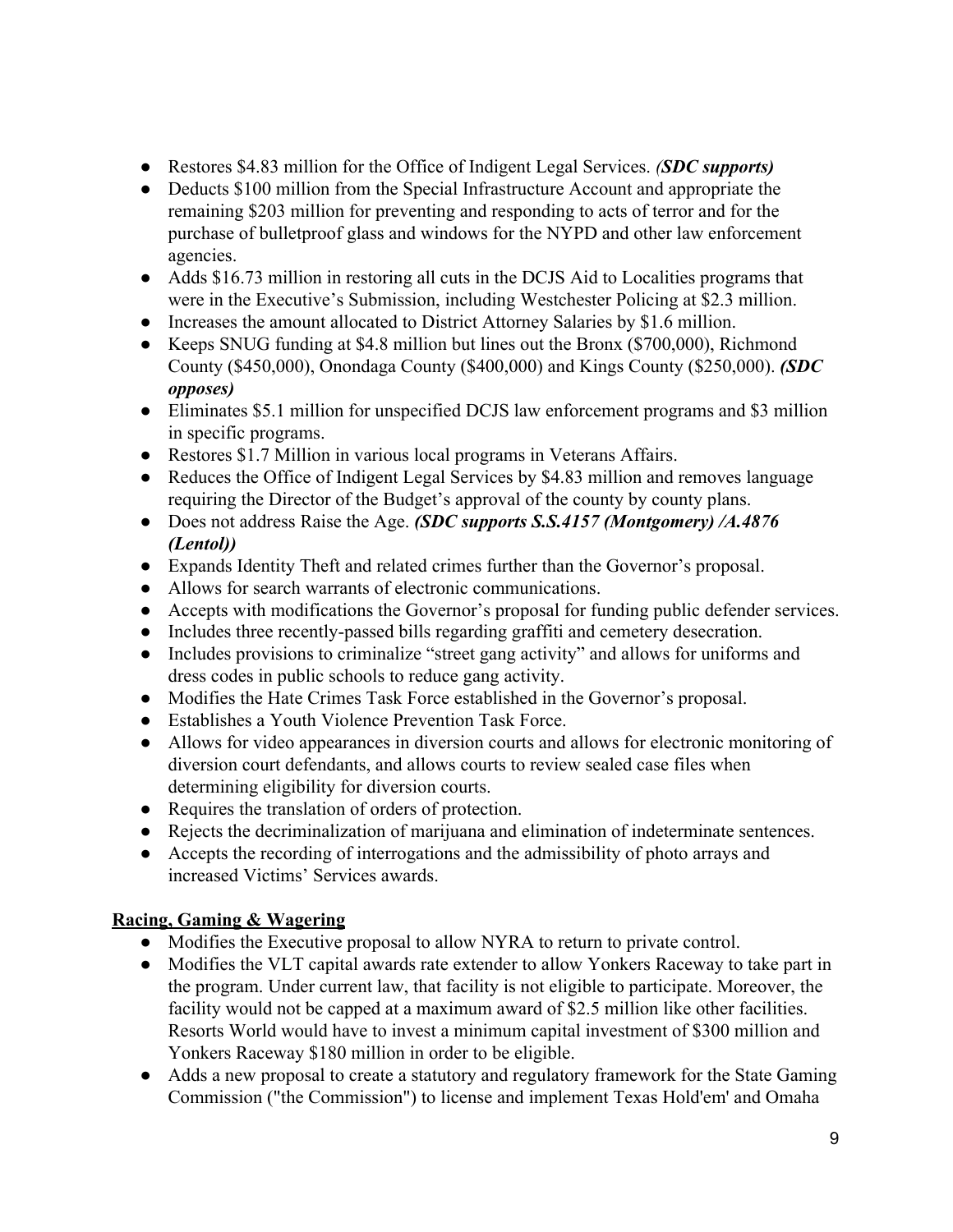Hold'em online poker games (11 licenses at \$10 mill. per license).

- Adds a new proposal that increases by 2% the vendor marketing allowance allowed under current law for several video lottery terminal facilities. By increasing the allowance, this proposal essentially reduces state aid to education by tens of millions of dollars.
- Provides additional \$1.4 million towards commercial gaming and an additional \$600,000 is recommended for Tribal State Compact Revenue from Native American Casinos.

# **Revenue**

- Denies extending the highest personal income tax bracket for three years.
- Denies modernizing the sales tax collection system to reflect the Internet economy.
- Denies applying the Public Safety Communications Surcharge to Prepaid Devices.
- Denies all STAR related reform provisions.
- Denies creating a new retail on-premises license for on-premise alcoholic beverage sales in licensed motion picture theaters, under specific conditions.
- Permanently extends the existing Property Tax Cap.
- Increases the existing minimum wage tax credit to allow a youth to be eligible as a creditable employee when paid no more than 50 cents above minimum wage.
- Increases the income exemption from the MTA Mobility Tax for self-employed individuals from \$50,000 to \$250,000.
- Exempts all municipalities from the MTA Mobility Tax.
- Increases the pension income taxable exclusion amount from \$20,000 to \$40,000 in 2019.

# **Social Services**

- Removes appropriations language and a \$200,000 allocation that would have established a pilot program to provide intensive case management services for individuals recently released from prison. *(SDC supports)*
- *●* Modifies the Executive Budget by increasing funding for various TANF and the other OTDA programs by \$47.8 million. *(SDC supports)*
- Supports proposal to increase lottery intercepts from 50% to 100% for current and past public assistance recipients within the past ten years. *(SDC opposes)*
- Supports proposed cost of living increases for SSI recipients. *(SDC supports)*
- Supports the proposal to require two enhanced background checks for employees of publicly funded emergency family homeless shelters. *(SDC supports)*

# **Transportation**

- Adds \$75 million in CHIPS aid, bringing the annual total to \$552.7 million, including flat Marchiselli funding. *(SDC supports but proposed a \$150 million increase)*
- **●** Reduces New York Works funding by \$107.5 million, which includes a \$270 million reduction in non-federal highway aid affiliated with the 2015-19 DOT Capital Plan, partially offset by a \$27.5 million increase for aviation, \$50 million increase for state and local bridges, and \$85 million increase for non-MTA capital aid.
- **●** Provides \$11.3 million for non-MTA upstate and downstate operating transit aid,